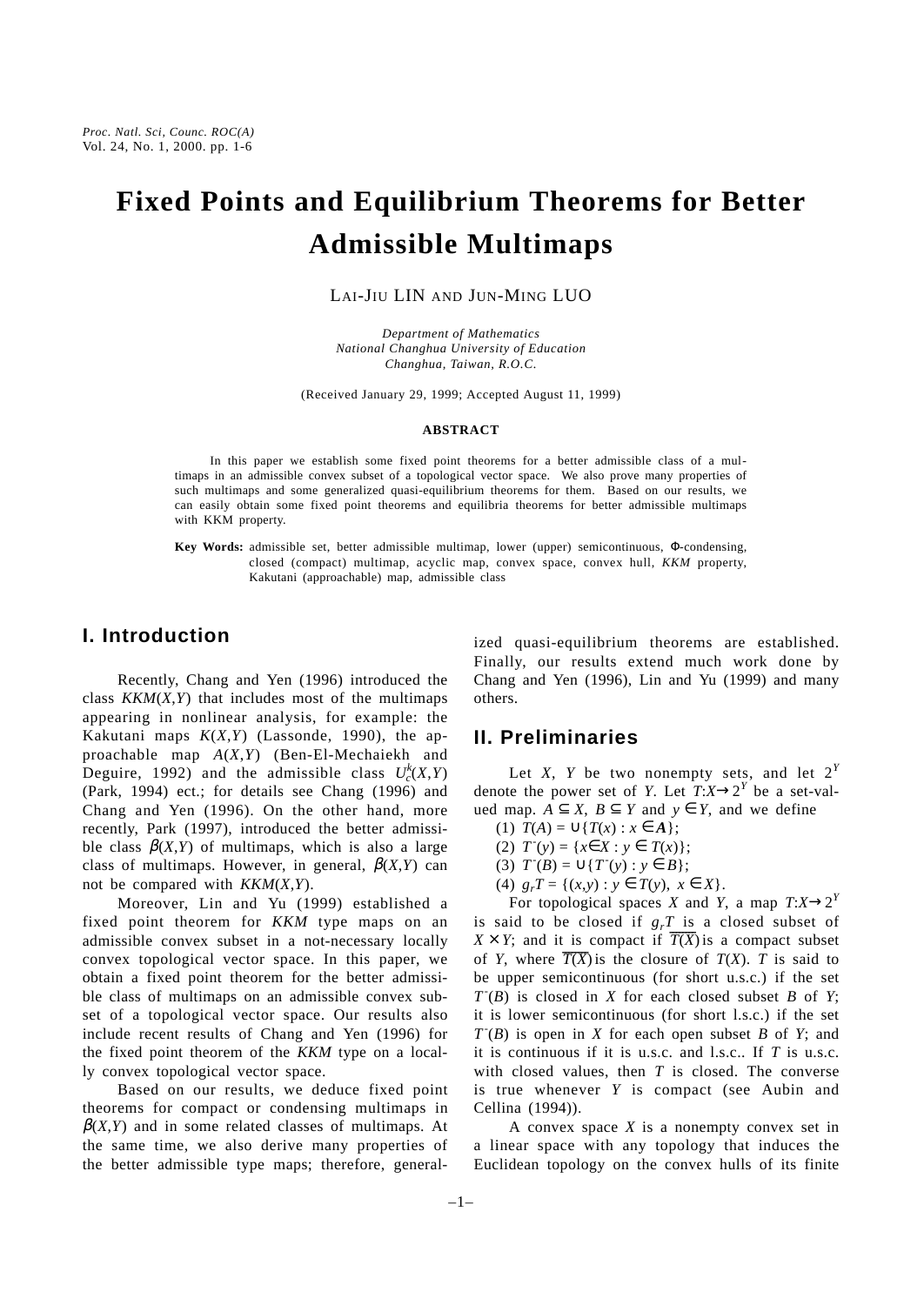subsets. For each finite subset *A* of *X*, the convex hull of *A* is called a polytope of *X*. Note that every convex subset of a topological vector space or of a vector space with the finite topology is a convex space. For details, see Lassonde (1983).

A nonempty subset *X* of a topological vector space *E* is said to be admissible (in the sense of Kiee (1960)) provided that, for every compact subset *A* of *X* and every neighborhood *V* of the origin 0 of *E*, there exists a continuous map  $h: A \rightarrow X$  such that  $x-h(x) \in V$  for all  $x \in A$ , and such that  $h(A)$  is contained in a finite dimensional subspace *L* of *E*. Note that every nonempty convex subset of a locally convex topological vector space is admissible (see Hukuhara (1950) and Nagumo (1951)). Other examples of admissible topological vector spaces are *l P* and  $L^P(0,1)$  for  $0 < p < 1$ , the space  $S(0,1)$  of equivalence classes of measurable functions on  $[0,1]$ , the Hardy space  $H^P$  for  $0 < p < 1$ , certain Orliez spaces, the ultrabarrelled topological vector space admitting the Schauder basis, and others. Note also that any locally convex subset of an *F*-normable topological vector space is admissible, and that every compact convex locally convex subset of a topological vector space is admissible. For details, see Park (1997b).

Let *E* be a topological vector space, and let *C* be a lattice with a least element, which is denoted by 0. A function  $\Phi: 2^E \to C$  is called a measure of noncompactness on *E* provided that the following conditions hold for any  $X, Y \in 2^E$ :

- (1)  $\Phi(X) = 0$  if and only if  $\overline{X}$  is compact,
- (2)  $\Phi(\overline{\text{co}}X) = \Phi(X)$ , where co-denotes the convex closure of *X*,
- (3)  $\Phi(X \cup Y) = \max{\Phi(X), \Phi(Y)}.$

If  $T: X \to 2^E$ ,  $X \subseteq E$ , then *T* is said to be  $\Phi$ -condensing provided that if  $D \subseteq X$  and  $\Phi(D) \leq \Phi(T(D))$ , then  $\overline{D}$  is compact; that is,  $\Phi(D) = 0$ . Note that every map defined on a compact set or every compact map is Φ-condensing.

Let *X* and *Y* be two subsets of the topological vector spaces *E* and *F*, respectively. Given two open neighborhoods *U* and *V* of the origins in *E* and *F*, respectively, a function  $s: X \rightarrow Y$  is said to be a  $(U, V)$ approximative continuous selection of  $T: X \rightarrow 2^Y$  if for any  $x \in X$ ,  $s(x) \in (T[(x + U) \cap X] + V) \cap Y$ . A map  $T:X\rightarrow 2^Y$  is said to be approachable if its restriction  $T|_K$  to any compact subset *K* of *X* admits a  $(U,V)$ approximative continuous selection for every *U* and *V* as above.

Let *W* be a class of set-valued maps. We denote  $W(X,Y) = \{T:X \to 2^Y | T \in W\}$ ,  $W_c(X,Y) = \{T_n T_{n-1} \cdots T_1 |$  $T_i \in W$ ,  $i = 1, 2, \dots, n$  for some *n*, that is, the set of finite composite of maps in *W*.

If *X* and *Y* are two topological vector spaces,

we note that:

- (1)  $C(X,Y) = \{s: X \rightarrow Y | s \text{ is a single-valued continuous} \}$ ous function};
- (2)  $K(X,Y) = \{T:X \rightarrow 2^Y | T \text{ is u.s.c. with compact } X \in \mathbb{R}^N\}$ convex values and *Y* is convex} (see Lassonde (1990));
- (3)  $A(X,Y) = \{T:X \rightarrow 2^Y | T \text{ is u.s.c. and approachable}$ with compact values} (see Ben-El Mechaiekh and Deguire (1992)).

A class *U* of set-valued maps which was introduced by Park (1994) is one satisfying the following criteria:

- (1) *U* contains the class *C* of single-valued continuous functions;
- (2) each  $T \in U_c$  is u.s.c. with compact values;
- (3) for each polytope *P*, each  $T \in U_c(P,P)$  has a fixed point.

We denote that  $U_c^k(X,Y) = \{T:X \rightarrow 2^Y \mid \text{ for any }$ compact subset *K* of *X*,and that there is a  $F \in U_c(K,Y)$ such that  $F(x) \subseteq T(x)$  for each  $x \in K$ .

The following abstract class *KKM*(*X*,*Y*) of setvalued maps was introduced by Chang and Yen (1996). Assume that *X* is a convex subset of a linear space, and that *Y* is a topological space. If *S*, ,*T*:  $X \rightarrow 2^Y$  are two set-valued mappings such that  $T(\text{coA}) \subseteq S(A)$  for each finite subset *A* of *X*, where co*A* denotes the convex hull of *A*, then we call *S* a generalized *KKM* mapping w.r.t. *T*. Let  $T: X \rightarrow 2^Y$  be a set-valued mapping such that if  $S: X \rightarrow 2^Y$  is a generalized *KKM* mapping w.r.t. *T*, then the family  $\{\overline{Sx}$ :  $x \in X$ } has the finite intersection property (f.i.p.); then, we say that *T* has the *KKM* property. We denote

$$
KKM(X,Y) = \{T:X\rightarrow 2^Y | T \text{ has the } KKM \text{ property}\}.
$$

Let *X* be a convex space,and let *Y* be topological space. Park (1996) first defined the better admissible calss  $\beta(X,Y)$  of multimaps as follows :

$$
\beta(X,Y) = \{T:x \rightarrow 2^Y \mid \text{ for any polytope } P \text{ in } X \text{ and}
$$
  
any continuous map  $f: T(P) \rightarrow P$ ,  $f(T|_p)$  has a fixed point.

Throughout this paper, all topological spaces are assumed to be Hausdorff.

#### **III. Main Results**

**Lemma 1. (Chang and Yen, 1996).** Let *X* be a convex subset of a linear space, and let *Y*, *Z* be two topological spaces. Then:

(1) *T* ∈ *KKM*(*X,Y*) if and only if  $T|_p$  ∈ *KKM*(*P,Y*) for each polytope *P* in *X*;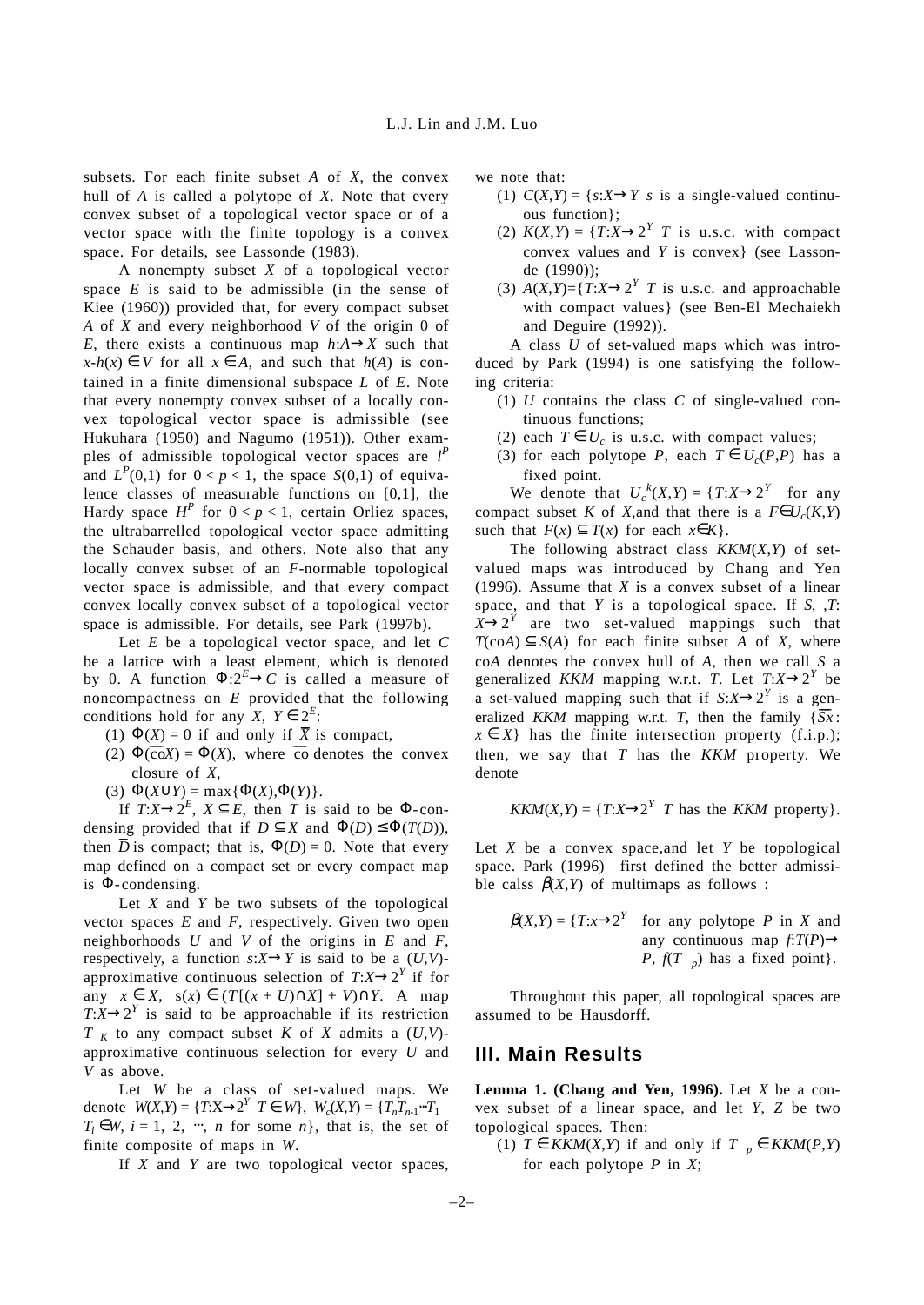- (2) if *T* ∈ *KKM*(*X,Y*) and *f* ∈ *C*(*Y,Z*), then *fT* ∈ *KKM*  $(X, Z)$ <sup>;</sup>
- (3) if *Y* is a normal space, *X* is a convex space, and *P* is a polytope in *X*, and if  $T: P \rightarrow 2^Y$  is a set-valued mapping such that for each *f*∈ $C(Y, P)$ , *fT* has a fixed point in *P*, then *T*∈*KKM*(*P*,*Y*);
- (4) if *X* is a convex space, then  $U_c^k(X,Y) \subseteq KKM$ (*X*,*Y*).

**Lemma 2. (Chang and Yen, 1996).** Let *X* be a convex subset of a locally convex space *E*, and let  $T \in KKM(X,X)$ . If *T* is compact and closed, then *T* has a fixed point in *X*.

The following lemma states the relation between *KKM*(*X,Y*) and  $\beta$ (*X,Y*).

**Lemma 3. (Park, 1997a).** If *X* is a convex space and *Y* is a topological space, then:

 $(U_c^k(X, Y) \subseteq (X, Y);$ 

(2) if  $T \in KKM(X,Y)$  is closed, then  $T \in \beta(X,Y)$ ;

(3)  $\beta(X,Y) \subseteq KKM(X,Y)$ , if *Y* is normal;

(4) if  $T \in \beta(X,Y)$  is compact, then  $T \in KKM(X,Y)$ .

**Remark 1.** From the above lemma, the subclasses *KKM* $(X, Y)$  and  $\beta(X, Y)$  coincide in the class of closed compact maps. However, they may not be comparable in general (Park, 1997a).

We list below some properties of the better admissible class of multimaps.

**Theorem 1.** Let *X* be a convex space, and let *Y*, *Z* be two topological space. Then:

- (1)  $T \in \beta(X,Y)$  if and only if  $T|_p \in \beta(P,Y)$  for each polytope *P* in *X*;
- (2) if  $T \in \beta(X,Y)$  and  $f \in C(Y,Z)$ , then  $fT \in \beta(X,Z)$ ;
- (3) if *A* is a convex subset of *X* and  $T \in \beta(X,Y)$ , then  $T|_A \in \beta(A, Y)$

#### **Proof.**

- (1) By the definition of  $\beta$ (*X*,*Y*), the proof is obvious.
- (2) For each polytope *P* in *X* and  $g \in C(fT(P), P)$ , it is clear that  $gf|_{T(P)} \in C(T(P), P)$ . It follows that  $gf(T|_p)$  has a fixed point; hence,  $g(fT|_p)$ has a fixed point. Thus,  $fT \in \beta(X,Z)$ .
- (3) Let *P* be any polytope in A. Since  $T \in \beta(X,Y)$ , it follows from (1) that  $T|_p \in \beta(P,Y)$ . However,  $(T|_A)|_P = T|_P \in \beta(P,Y)$ . Again, by applying (1), *T* $|p ∈ β(A, Y)|$ .  $\Box$

By the result of Lin and Yu (1999), we can establish some fixed point theorems for the better admissible class of multimaps on an admissible convex subset of a topological vector space.

**Lemma 4. (Lin and Yu, 1999).** Let  $E$  be a topological vector space, let *X* be an admissible convex subset of *E*, and let  $F \in KKM(X,X)$  be compact and closed; then *F* has a fixed point  $\overline{x} \in X$ .

**Theorem 2. (Park, 1997b).** Let *X* be an admissible convex subset of a topological vector space *E*, and let  $T \in \beta(X,X)$ . If *T* is compact and closed, then *T* has a fixed point in *X*.

Applying Lemmas 3 and 4, we give a simple proof of Theorem 2.

**Proof.** By Lemma 3,  $T \in KKM(X,X)$  is compact and closed. Then, by Lemma 4, *T* has a fixed point.  $\Box$ 

**Corollary 1. (Park, 1997a).** Let *X* be a nonempty convex subset of a locally convex topological vector space *E*. Then, any closed compact map  $F \in \beta(X,X)$ has a fixed point.

**Proof.** Since *X* is a convex subset of a locally convex topological vector space, it follows that *X* is admissible. Then, Corollary 1 follows from Theorem 2.

**Lemma 5. (Mehta** *et al***., 1994).** Let *D* be a nonempty closed convex subset of a topological vector space *E*, and let  $T: D \rightarrow 2^D$  be a  $\Phi$ -condensing map. Then, there exists a nonempty compact convex subset *K* of *D* such that  $T(K) \subseteq K$ .

**Theorem 3.** Let *X* be an admissible closed convex locally convex subset of a topological vector space *E*. If  $T \in \beta(X,X)$  is a closed  $\Phi$ -condensing map, then *T* has a fixed point in *X*.

Proof. By lemma 5, there exists a nonempty compact convex subset *K* of *X* such that  $T(K) \subseteq K$ . It follows from Theorem 1 that  $T|_K \in \beta(K,K)$ . Since K is a compact convex locally convex subset of a topological vector space,  $K$  is admissible. Since  $T$  is closed, it follows from Theorem 2 that  $T|_K$  has a fixed point. This completes our proof.

**Corollary 2. (Lin and Yu, 1999).** Let *X* be a compact convex locally convex subset of a topological vector space  $E$ . Then, any closed  $\Phi$ -condensing map  $T \in KKM(X,X)$  has a fixed point.

**Proof.** It follows Lemma 3 that  $T \in (X,X)$  is a closed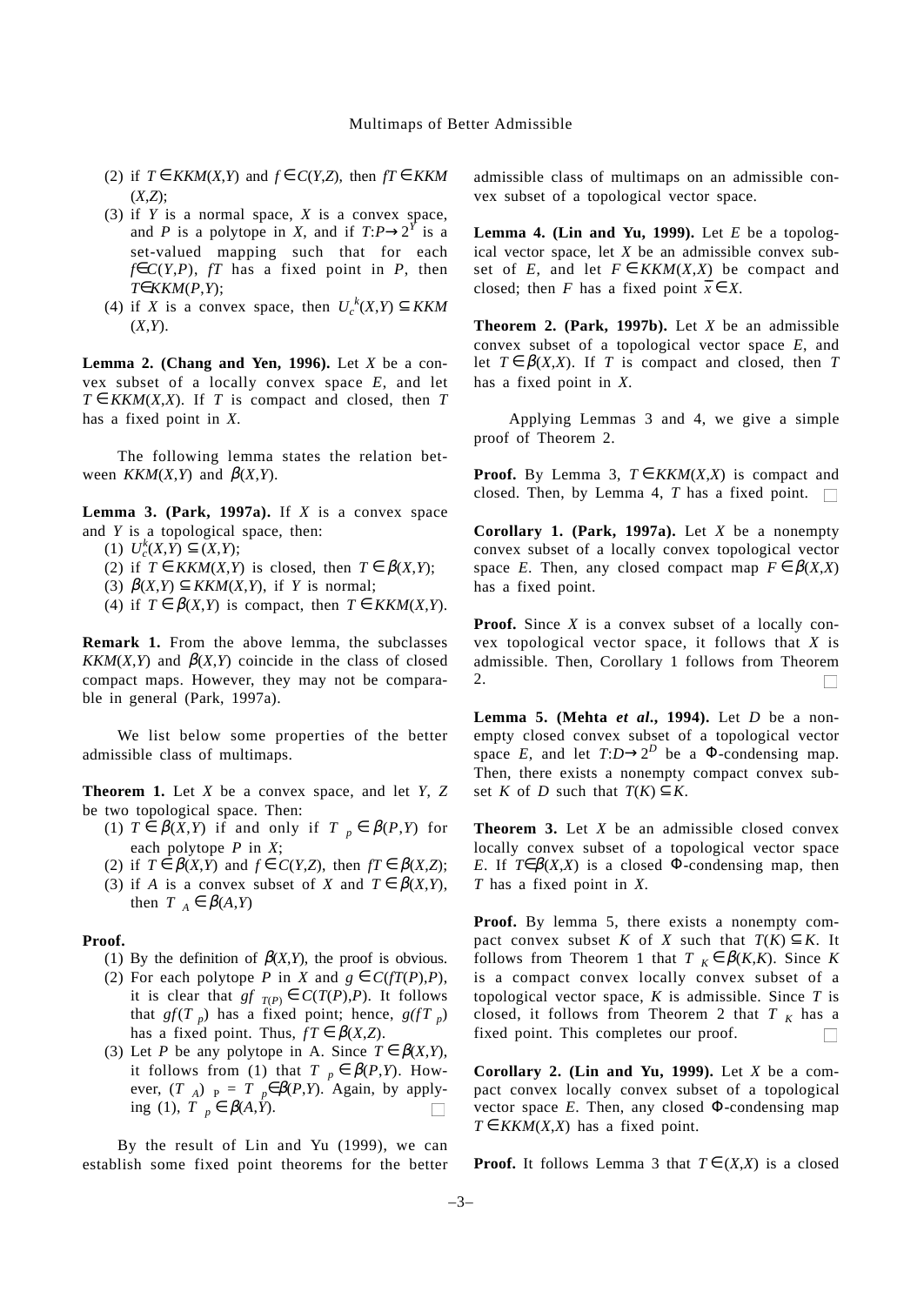Φ-condensing map. Then, Corollary 2 follows immediately from Theorem 3.

**Remark 2.** If *X* is a nonempty closed convex subset of a locally convex topological vector space, then Theorem 3 reduces to Theorem 7 (Park, 1997a).

We can use a result of Ben-El-Mechaiekh and Deguire (1992) to get some fixed point theorems.

**Lemma 6. (Ben-El-Mechaiekh and Deguire, 1992).** Let *X* be a compact subset of a topological vector space *E*, let *Y* be a subset of a topological vector space *F*, and let  $\Gamma$  be a closed subset of  $X \times Y$ . Then, the following statments are equivalent:

(1) *grf*∩Γ ≠ φ for each *f* ∈ *C*(*X*,*Y*);

(2)  $g_A A \cap \Gamma \neq \emptyset$  for each  $A \in A_c(X, Y)$ .

**Theorem 4.** Let *X* be an admissible convex subset of a topological vector space *E*. Let *Y* be a compact subset of a topological vector space *F*, and let  $T \in \beta(X,Y)$  be closed. Then for any  $G \in A_c(Y,X)$ , *TG* has a fixed point in *Y*, and *GT* has a fixed point in *X*.

**Proof.** Since  $T \in \beta(X,Y)$ , then for any  $f \in C(Y,X)$ , we have  $fT \in \beta(X,X)$ . Since *T* is compact and closed, so is *fT*. Hence, applying Theorem 2, *fT* has a fixed point; that is,  $g_r f \cap g_r T^{-1} \neq \emptyset$ . It follows from Lemma 6 that for each *G* ∈ *A<sub>c</sub>*(*Y,X*),  $g_rT^{-1}$ ∩ $g_rG \neq \emptyset$ . Therefore, *TG* has a fixed point in *Y*, and *GT* has a fixed point in *X*.

**Corollary 3. (Lin and Yu, 1999).** In Theorem 4, if  $T \in \beta(X,Y)$  is replaced by  $T \in KK M(X,Y)$ , then we have the same conclusion.

**Proof.** If  $T \in KKM(X,Y)$  is closed, then it follows from Lemma 3 that  $T \in \beta(X,Y)$ . The conclusion follows from Theorem 4.  $\sim$ 

**Theorem 5.** Let X be an admissible convex subset of a topological vector space *E*, let *Y* be a compact subset of a topological vector space *F*, let *Z* be a subset of a topological vector space *L* and let  $T \in \beta(X,Y)$  be closed. Then, for any  $G \in A_c(Y,Z)$ ,  $GT \in \beta(X,Z)$ .

**Proof.** For each polytope *P* in *X* and  $f \in C(Z, P)$ , we have  $fG \in A_c(Y,P)$ . Since  $T \in \beta(X,Y)$  is closed, it follows from Theorem 1 that  $T|_p \in \beta(P,Y)$  is closed. Therefore, all the assumptions in Theorem 4 are satisfied. Then,  $fGT|_p$  has a fixed point, and this completes our proof.  $\sim$ 

**Lemma 7. (Aubin and Cellina, 1994).** Let *X* and *Y* be two topological spaces, and let  $F: X \rightarrow 2^Y$  be u.s.c. with compact values from a compact space *X* to *Y*. Then, *F*(*X*) is compact.

**Corollary 4. (Lin and Yu, 1999).** Let *X* be an admissible convex subset of a topological vector space *E*, let *Y* be a compact subset of a topological vector space *F*, let *Z* be a subset of a topological vector space *L* and let  $T \in KKM(X,Y)$  be closed. Then, for any  $G \in A_c(Y,Z)$ ,  $T \in KKM(X,Z)$ .

**Proof.** Clearly, that *T*∈*KKM*(*X*,*Y*) is closed implies *T* ∈  $\beta$ (*X,Y*); then, by Theorem 5,  $GT \in \beta$ (*X,Z*). Furthermore, for each  $G \in A_c(Y,Z)$ , *G* is u.s.c. with compact values. Note that  $GT(X) \subseteq G(\overline{TX})$ ; hence, by the compactness of *T* and Lemma 7, we have that *GT* is compact. Therefore, by Lemma 3,  $GT \in KKM(X,Z)$ .

Similar to the argument in Theorem 5, we have the following theorem.

**Theorem 6.** Let *X* be a convex space, let *Y* be an admissible convex subset of topological vector space *E*, let *Z* a topological space, and let  $G \in A_c(X, Y)$ . if *T* ∈  $\beta(Y,Z)$  is closed, then *TG* ∈  $\beta(X,Z)$ .

Next, we can obtain a quasi-equilibrium theorem. Theorem 2 has an equivalent formulation as a quasi-equilibrium theorem as follows:

**Theorem 7.** Let X be an admissible convex subset of a topological vector space *E*. let  $f: X \times X \rightarrow R$  be a u.s.c. function, and let  $S: X \rightarrow 2^X$  be a compact closed map. Suppose that

(1) for each  $x \in X$ , the function *M* defined on *X* by

$$
M(x) = \text{Max}_{y \in S(x)} f(x, y)
$$

is l.s.c., and that

(2) for each  $x \in X$ ,  $A \in \beta(X,X)$ , where

$$
A(x) = \{ y \in S(x): f(x, y) = M(x) \}.
$$

Then, there exists an  $\bar{x} \in X$  such that

 $\bar{x} \in S(\bar{x})$  and  $f(\bar{x}, \bar{x}) = M(\bar{x})$ .

**Proof.** We first want to show that  $g<sub>r</sub>A$  is closed in  $X \times X$ . Let  $(x_{\alpha}, y_{\alpha}) \in g_r A$  and  $(x_{\alpha}, y_{\alpha}) \to (x_0, y_0)$ . Then,  $f(x_0, y_0) \ge \lim_{\alpha} f(x_\alpha, y_\alpha) = \lim_{\alpha} M(x_\alpha) \ge \lim_{\alpha} M(x_\alpha) \ge M(x_0).$ Since  $g_rS$  is closed in  $X \times X$ ,  $y_\alpha \in S(x_\alpha)$  implies that *y*<sub>0</sub> ∈ *S*(*x*<sub>0</sub>). Clearly, *M*(*x*<sub>0</sub>)≥*f*(*x*<sub>0</sub>,*y*<sub>0</sub>). Hence, (*x*<sub>0</sub>,*y*<sub>0</sub>) ∈ *g<sub>r</sub>A*.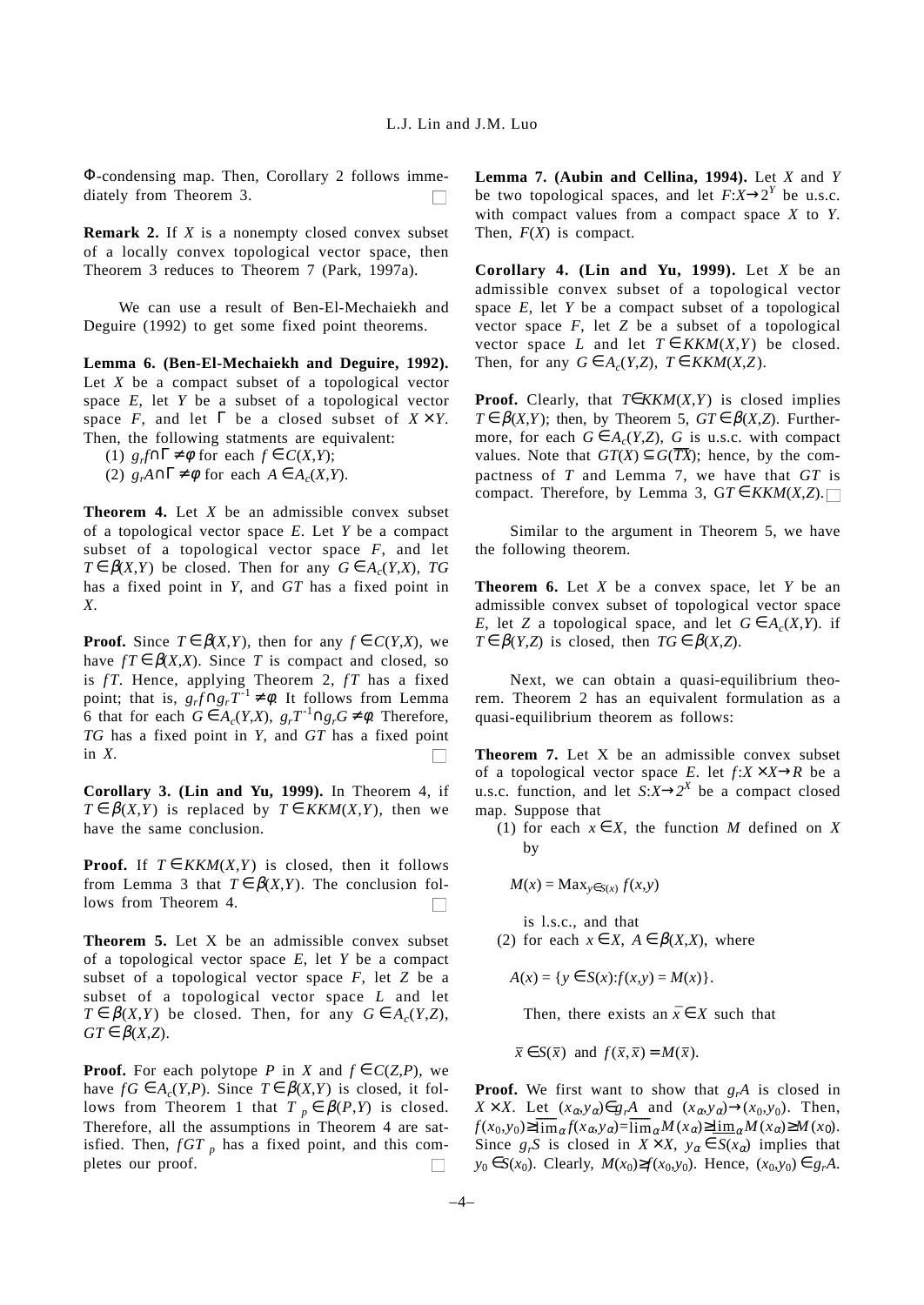Moreover, by the compactness of *S*, *A* is also compact. Therefore, it follows from Theorem 2 that *A* has a fixed point; that is, there exists  $\bar{x} \in X$  such that  $\bar{x} \in S(\bar{x})$  and  $f(\bar{x}, \bar{x}) = M(\bar{x})$ .

#### **Remark 3.**

- (1) If  $f(x,y) = 0$  for all  $x,y \in X$ , then Theorem 7 reduced to Theorem 2.
- (2) If  $A(x)$  is convex for each  $x \in X$  instead of  $A \in \beta(X,X)$ , then by the compactness and closedness of *A*, we have that *A* is u.s.c. with compact convex values. Therefore,  $A \in K(X,X)$  $\subseteq U_c^k(X,X) \in \beta(X,X)$ , and this theorem is also true.
- (3) If *f* and *S* are continuous, then condition (i) holds (Theorem 4, p. 51, Aubin and Cellina, 1994).

**Corollary 5. (Lin and Yu, 1999).** Let X be an admissible convex subset of a topological vector space *E*. let  $f: X \times X \rightarrow R$  be a u.s.c. function, and let  $S: X \rightarrow 2^X$  be a compact closed map. Suppose that

(1) for each  $x \in X$ , the function *M* defined on *X* by

 $M(x) = \text{Max}_{y \in S(x)} f(x, y)$ 

is l.s.c. ; and suppose that (2) for each  $x \in X$ ,  $A \in KKM(X,X)$ , where

$$
A(x) = \{ y \in S(x) : f(x, y) = M(x) \}.
$$

Then, there exists an  $\bar{x} \in X$  such that

 $\bar{x} \in S(\bar{x})$  and  $f(\bar{x}, \bar{x}) = M(\bar{x})$ .

**Proof.** Following the argument used in Theorem 7, *A* is closed. Hence, it follows from Lemma 3 that  $A \in \beta(X,X)$ ; then, by Theorem 7, we complete our proof.  $\sim$ 

Theorem 3 also can be reformulated in the form of a quasi-equilibrium theorem as follows:

**Theorem 8.** Let *X* be a closed convex locally convex subset of a topological vector space *E*. Let Φ be a measure of noncompactness on *E*, let  $f: X \times X \rightarrow R$  be a u.s.c. function and let  $S: X \rightarrow 2^X$  be a  $\Phi$ -condensing closed map with compact values. Suppose that

(1) for each  $x \in X$ , the function *M* defined on *X* by

 $M(x) = Max_{y \in S(x)} f(x,y)$ 

is l.s.c. ; and suppose that

(2) for each  $x \in X$ ,  $A \in \beta(X,X)$ , where

$$
A(x) = \{ y \in S(x) : f(x, y) = M(x) \}.
$$

Then, there exists an  $\bar{x} \in X$  such that

 $\bar{x} \in S(\bar{x})$  and  $f(\bar{x}, \bar{x}) = M(\bar{x})$ .

**Proof.** As in the proof Theorem 7, *A* is closed. Now, we want to show that *A* is a Φ-condensing map. Suppose that  $D \subseteq X$  and  $\Phi(D) \leq \Phi(A(D))$ . Then  $\Phi(D) \leq \Phi(A(D)) \leq \Phi(S(D))$ . Since *S* is  $\Phi$ -condensing, we have  $\Phi(D) = 0$ ; hence, *A* is  $\Phi$ -condensing. Therefore, it follows from Theorem 3 that *A* has a fixed point. This completes our proof.

#### **Remark 4.**

- (1) If  $f(x,y) = 0$  for all  $x,y \in X$ , then Theorem 8 reduces to Theorem 3.
- (2) If *f* and *S* are continuous, then condition (i) holds (Theorem 4, p. 51, Aubin and Cellina, 1994).
- (3) If  $A \in KKM(X,X)$ , then by the closedness of *A*, this theorem also holds.

From the above theorems, we can deduce two generalized quasi-equilibrium theorems as follows:

**Theorem 9.** Let *X* be an admissible convex subset of a topological vector space *E*. Let  $T: X \rightarrow 2^X$  admit continuous selection, let  $f: X \times X \times X \rightarrow R$  by a u.s.c. function, and let  $S: X \rightarrow 2^X$  be a compact closed map. Suppose that

(1) for each  $x \in X$  and  $u \in T(x)$ , the function *M* defined on *X* by

$$
M(x) = \text{Max}_{y \in S(x)} f(x, u, y)
$$

is l.s.c.; and suppose that

(2) for each  $x \in X$  and  $u \in T(x)$ ,  $A \in \beta(X,X)$ , where

 $A(x) = \{ y \in S(x): f(x, u, y) = M(x) \}.$ 

Then, there exists an  $\bar{x}, \bar{y} \in X$  such that

$$
\bar{x} \in S(\bar{x}), \ \bar{y} \in T(\bar{x})
$$
 and  $f(\bar{x}, \bar{y}, \bar{x}) = M(\bar{x}).$ 

**Proof.** Since *T* admits continuous selection, there exists a continuous function  $h: X \rightarrow X$  such that  $h(x) \in T(x)$  for each  $x \in X$ . We define  $v: X \times X \rightarrow R$  by  $v(x,y) = f(x,h(x),y)$  for all  $x,y \in X$ . Hence, by the assumption, we have that  $M(x) = Max_{y \in S(x)}v(x,y)$  is l.s.c. and that *A*(*x*)={*y* ∈ *S*(*x*):υ(*x*,*y*) = *M*(*x*)} ∈ β(*X*,*X*). Therefore, by Theorem 7, there exists an  $\bar{x} \in X$  such